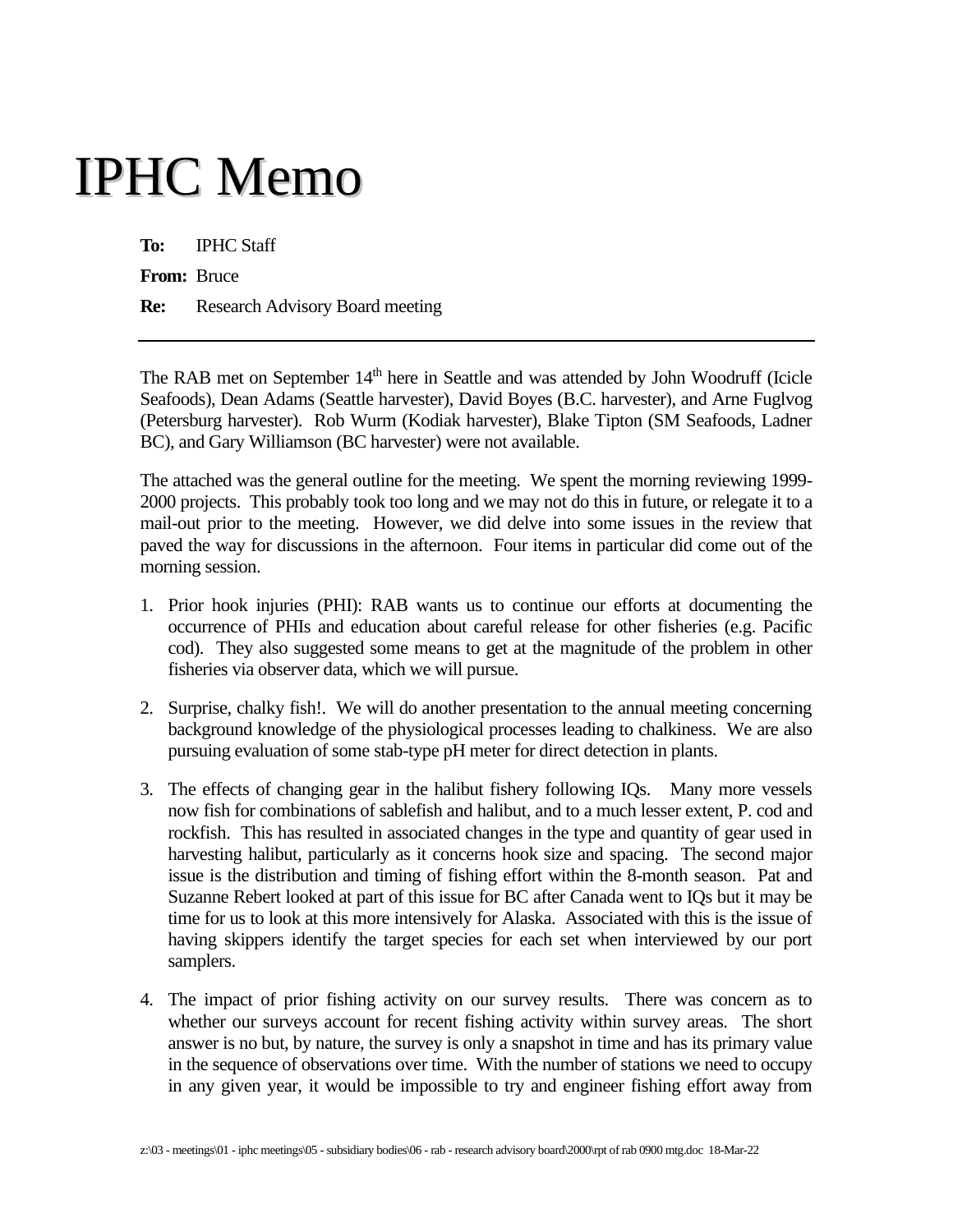stations, nor would we want to do that. We are, after all, trying to get a picture of what is there at the time we are there.

The afternoon session was largely devoted to discussion of ideas brought forward by the RAB members for future research. The following are the most significant suggestions brought forward and are listed without evaluation.

- 1. Use of pots for the halibut fishery. The main advantage of pots would be the ability to create restricted selectivity at both ends of the size spectrum through the use of escape panels and restricted entryways. Concerns raised about their use included increased risk of flea predation, bycatch, ghost fishing, interference with other gear, and preemption of grounds. Not being proposed at present but may be under consideration in Canada.
- 2. Evaluation of 32-in size limit. Particular concern is whether removal of the limit would result in shifted selectivity. At present, we do not know the size composition of the commercial catch (only the landings) and base our understanding of the effects of removing the size limit on the size distribution of the survey catch. The commercial fishery is also using combination gear (shorter spacing and smaller hooks than survey gear) in greater proportion since the advent of IQ management for sablefish and halibut. Since selectivity that shifts to smaller sizes with removal of the size limit would have negative effects on spawning biomass per recruit (but not on yield per recruit), it is important that we have a good estimate of the present size composition of the commercial catch. This is important to the determination of whether a shift in size selectivity would require a shift in grounds or simply retention of what is presently caught, but discarded.
- 3. More explanation of the relative impacts on the assessment of various data sources is required. In particular, the impact of changes in both commercial and survey CPUE time series is not well understood by industry.
- 4. Should a reward program for the recovery of lost gear be initiated? The concern here is that lost gear is creating a cumulative problem that has impacts on distribution of fishing effort, hence CPUE. Suggested that dedicated vessels or rewards to individual fishing vessels that retrieve lost gear could be implemented with industry funding and administered by IPHC.
- 5. Discussion of the value of Marine Protected Areas (MPAs) and Local Area Management Plans (MPAs) in halibut management. Noted that the effect depends on both the size of the MPA and biological basis for productivity. The latter is related to whether there are benefits of the MPA or LAMP distributed outside their boundaries, and whether the changes within the MPAs or LAMPS arise from measures taken within them, from external events, or both.
- 6. The IPHC length-weight conversion tables. Quite a bit of commentary about seasonal differences but it was also noted that heading practices in plants may also have changed (i.e. longer heads being cut now  $\rightarrow$  lower recovery), so any changes in seasonal lengthweight that may have occurred are confounded by these potential changes in heading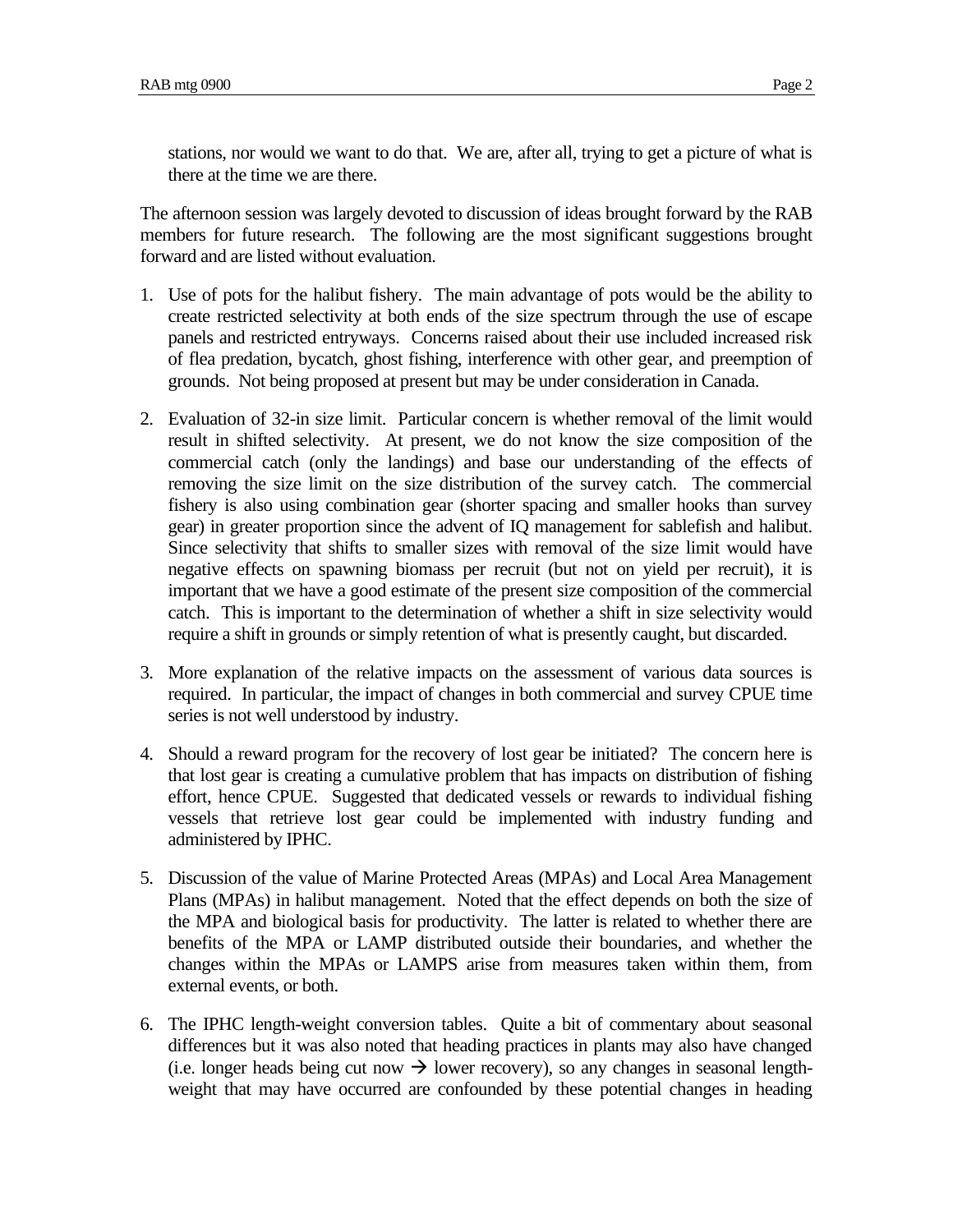practices. It was also noted that, if heading practices have changed, estimated catch removals from the stock might not be correct although the magnitude of the error was thought to be small. The estimation of impacts of changes in heading practices was thought to be a precursor to any discussion of seasonal estimations for length-weight conversion.

- 7. Aquaculture. Industry would like reports to the Annual Meeting from each country on their activities concerning Pacific halibut aquaculture.
- 8. Chalky fish. Oh my. Lots of discussion on this but it may be a bit like the weather talk all you want, you won't change it. There was a suggestion for getting a better idea of spatio-temporal occurrence by tracking fish via CDN tail tags. We also outlined the pH meter work to be done this year and the development of a research plan that might be executed by others or submitted for contract funding.
- 9. Bird occurrence. We reviewed the recommendation for technology-based (camera/GPS) monitoring of the fleet in our contract report to NMFS. The Digital Observer project in Alaska, which plans to use image-recognition software for species i.d. as fish come over the rail (no, really…) apparently scored some big \$\$ in grant money. We were skeptical of the potential usefulness of this approach when we reviewed earlier this year.
- 10. A study of pre and post-IFQ commercial fisheries concerning effort distribution (space and time), CPUE, biological features of the catch, selectivity, etc. Basically, industry believes the fishery has changed a lot since IFQs and wants to ensure that the Commission analyses account for these potential changes.

Next step is censusing those RAB members who could not attend and then incorporating all views into a list of projects to go back to the RAB for comments and then forward to the Commissioners at the Interim. Approval at the Annual Meeting. Then we work our little tails off!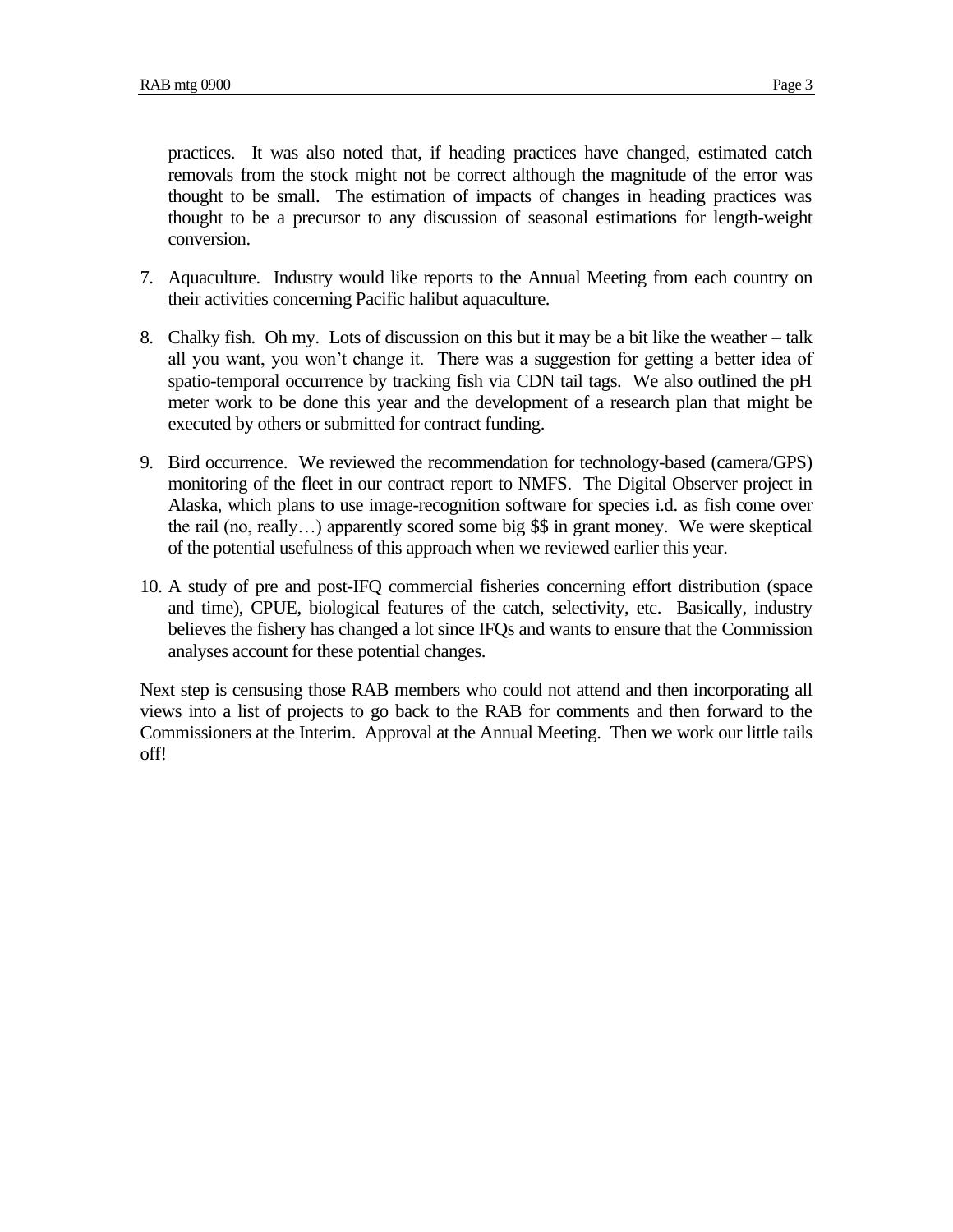Table 1. List of projects proposed for 1999-2000

- A.1 Discard mortality estimates
- A.2 Prior hook injury (PHI) study on setline surveys
- A.3 Pacific halibut aging manual
- A.4 Monitoring changes and discrepancies in application of aging criteria using otolith images in a computer paint program.
- A.5 Break and Burn Percentage Agreement
- A.6 Changes in assigned ages over time due to changes in application of criteria and equipment
- A.7 Halibut otolith exchange with eastern Canada
- A.8 Marginal increment analysis
- A.9 Incidence of crystallized otoliths from the 1998-99 setline surveys.
- A.10 Sport halibut fishery review
- A.11 Review and analysis of historical IPHC tagging data
- A.12 Historical documentation of halibut special experiments
- A.13 Analysis of 1998-1999 special halibut experiments
- A.14 Chalky halibut
- A.15 The 2000 stock assessment
- A.16 Development of a less variable harvest policy
- A.17 Effect of survey frequency on variability of biomass estimates.
- A.19 Misclassification of ages
- A.20 Determination of the sex of landed halibut
- A.21 Influence of near bottom ocean conditions on juvenile halibut growth
- A.22 Rescue of IPHC hydrographic data back to 1935
- A.23 Halibut Season Extension Report: Administrative issues
- A.24 IPHC statistical area documentation
- A.25 Review of port sampling project, 1994 to present
- A.26 Commercial catch database
- S.1 Time stratified sampling by observers for halibut viability and length
- S.2 Comparisons of halibut viability data among observers
- S.3 Update Halibut Viability Video Used in NMFS Observer Training
- S.4 Hook-size/bait-size comparison
- S.5 Mixed Bait (Salmon-herring-P. cod vs. salmon) Study
- S.6 DNA development and evaluation
- S.7 Graduate Assistantship
- S.8 Update of NMFS trawl survey database at IPHC
- S.9 Density-dependent and independent control of halibut growth and recruitment (IPHC staff)
- S.10 Spatial and ontogenetic variability in the trophic status of Pacific halibut
- S.11 Purchase and deployment of a water column profiler
- U.1 Stable Isotopes
- U.2 Feasibility study for monitoring bycatch of the short-tailed albatross in the Pacific halibut fishery off Alaska.
- U.3 NMFS catcher vessel logbook and sablefish data collection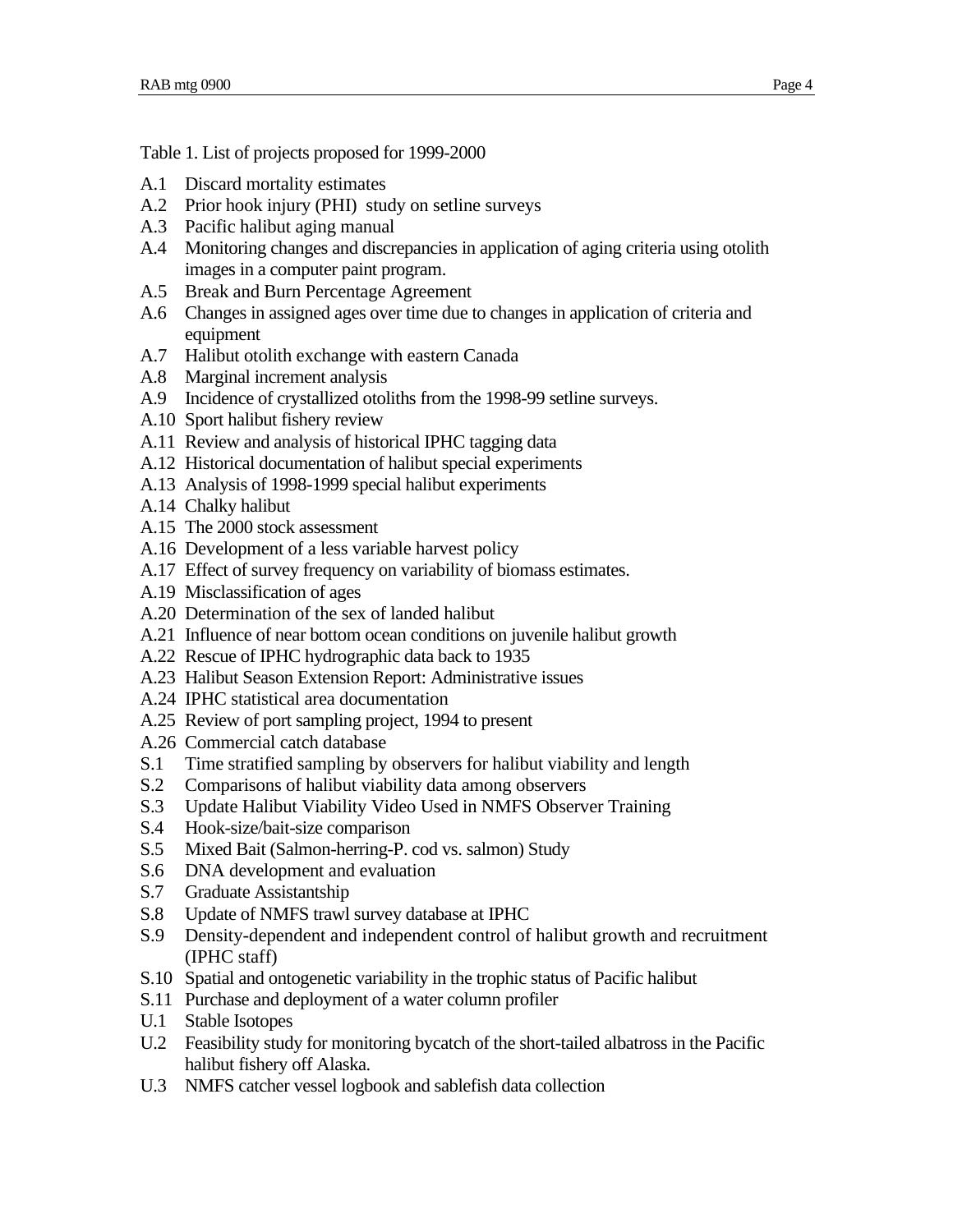## U.4 Geographic Information System

### Table 2. Research topics for 2000-2001

#### **Stock Assessment**

- 1. Tagging of halibut for determination of exploitation rate. The analytic assessment model has difficulty differentiating between some fishery-induced and natural events because there is not enough information in any given data source to provide such discriminating power. An independent estimate of exploitation rate (hence biomass) would provide such power and greatly improve the performance of the model. We propose a major tagging program (probably for full implementation in 2002) to gain such an independent estimate of exploitation rate. The program would employ coded wire tags (CWT) or possibly transponder tags (PIT tags) to avoid the need for an assumption concerning reporting rate for recovered tags.
- 2. Harvest policy. We are continuing our research on harvest policy, both to incorporate growth and regime shifts, as well as both target and threshold reference points. The purpose of this research is to evaluate harvest policy against a number of stock management objectives (stock size, catch, harvest rate).
- 3. Analytic treatment of the assessment for Areas 3B.
- 4. Risk assessment. A graduate student may be funded to develop a risk assessment model for policy evaluation purposes.

### **Other**

- 1. Hook-by-hook species composition sampling on surveys. This project addresses the identification and evaluation of a subsampling program to determine if our survey data can be used for abundance indexing of species caught as bycatch.
- 2. Length-weight tables. There has been considerable discussion about the accuracy of the Commission's length-weight tables. We may undertake a project to review the potential for season-specific tables, in conjunction with an examination of conversion rates used presently in the fishery.
- 3. Impacts of fishery management measures in other fisheries on halibut bycatch.
- 4. Outline of a research program to address chalky fish. The Commission does not have the expertise to execute a major program on, say, the physiology of chalky halibut. However, we believe the Commission should play a leadership role in developing the outline of a research program to address this problem. The outline would cover spatial, physiological, technological, and utilization aspects of chalkiness. This outline might then be turned over to a separate group or outside funding may be sought. In either event, the Commission's role would be that of a sub-contractor, rather than as direct research.